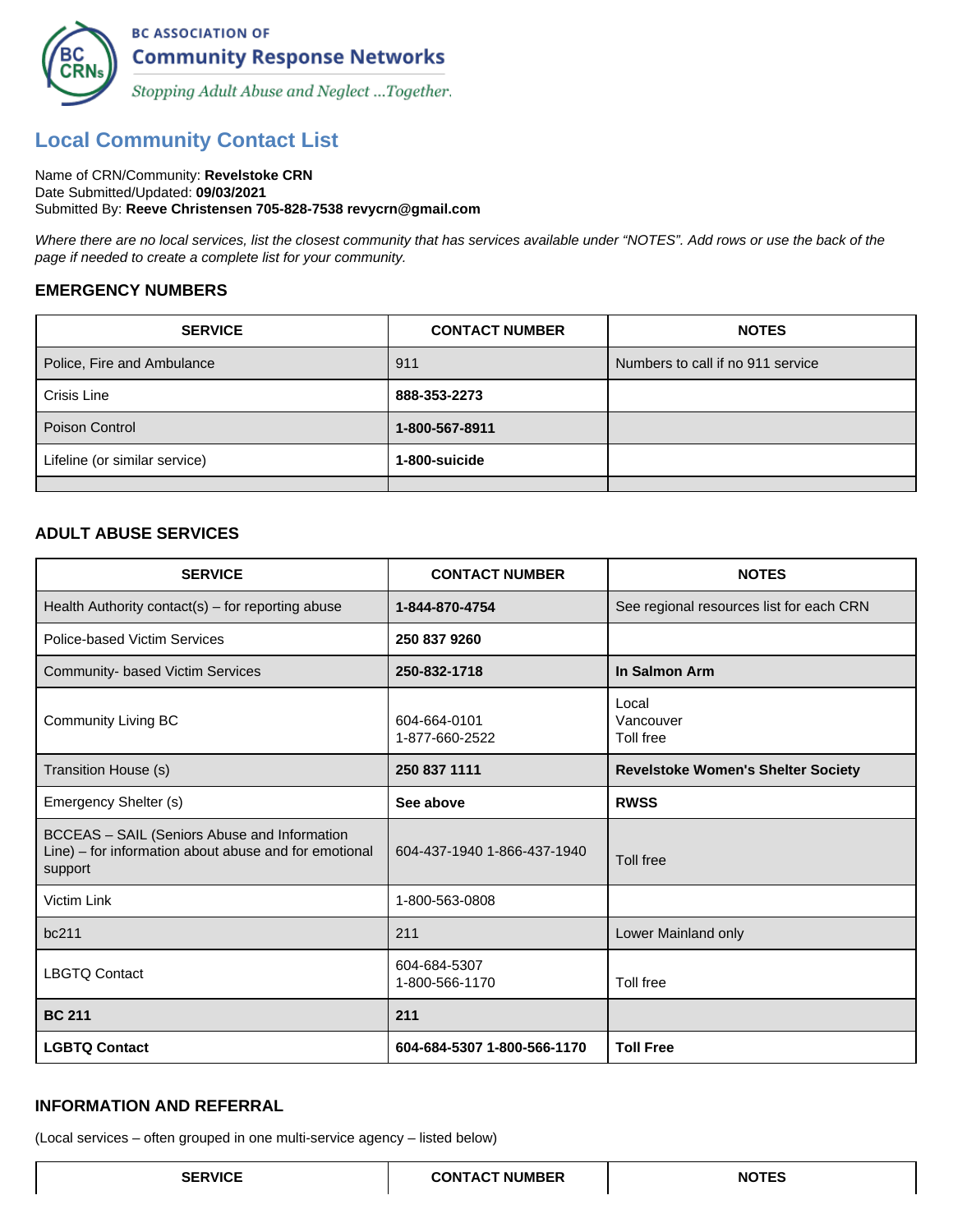| Seniors Outreach                         | 250-837-9456       |                                        |
|------------------------------------------|--------------------|----------------------------------------|
| <b>Community Services</b>                | (250) 837-2920     | <b>Community Connections</b>           |
| Geriatric and Other programs for Seniors | 250-814-2267       |                                        |
| Problem Gambling Helpline                | 1-888-795-6111     |                                        |
| Alcohol and Drug Referral                | 250 814 2241       | <b>Mental Health at Queen Victoria</b> |
| Veterans Affairs Canada                  | 1-866-522-2122     |                                        |
| Hospice                                  | $250 - 837 - 5523$ |                                        |
|                                          |                    |                                        |

#### **HEALTH/MENTAL HEALTH**

| <b>SERVICE</b>                       | <b>CONTACT NUMBER</b>          | <b>NOTES</b>                  |
|--------------------------------------|--------------------------------|-------------------------------|
| Mental Health/Geriatric Outreach     | 250-814-2241                   | At Queen Victoria Hospital    |
| Mental Health and Addiction Services | 250 814 2241                   |                               |
| Home and Community Health            | 250 837 2131 x204              |                               |
| Adult Day programs                   | 250 837 3147                   | <b>At Moberly Manor</b>       |
| Hospital                             | 250 837 2131                   |                               |
| MSP and PharmaCare                   | 604-683-7151<br>1-800-663-7100 | Vancouver<br><b>Toll Free</b> |
| <b>BC Nurse/Pharmacist Line</b>      | 811                            |                               |
| <b>Assisted Living Registry</b>      | 1-866-714-3378                 |                               |
| Online Medical Support - Medeo       | 1-888-297-2973                 |                               |
| <b>MSP and Pharmacare</b>            | 604-683-7151 1-800-663-7100    |                               |

#### **HOUSING**

| <b>SERVICE</b>                               | <b>CONTACT NUMBER</b>          | <b>NOTES</b>                   |
|----------------------------------------------|--------------------------------|--------------------------------|
| <b>BC Housing</b>                            | 604-433-1711<br>1-866-465-6873 | Vancouver<br><b>Toll Free</b>  |
| Home Adaptations - Canada Mortgage & Housing | 1-800-668-2642                 | <b>Vancouver Toll Free</b>     |
| Advocacy and Appeals re Housing              | 250 837 2920                   | <b>Housing Outreach Worker</b> |
| Home Adaptations - Canada Mortgage & Housing | 1-800-668-2642                 |                                |
|                                              |                                |                                |

### **HOME SUPPORT**

| <b>SERVICE</b>          | <b>CONTACT NUMBER</b> | <b>NOTES</b>                                                                                                                                                                            |
|-------------------------|-----------------------|-----------------------------------------------------------------------------------------------------------------------------------------------------------------------------------------|
| Better at Home          | 250-253-2749          |                                                                                                                                                                                         |
| <b>Grocery Shopping</b> | 250 837 8131          | <b>Revy Helps - Service provided by CRN</b><br>volunteers and the women's shelter during<br>COVID. Services include errand running,<br>phone check ins, home help and other<br>support. |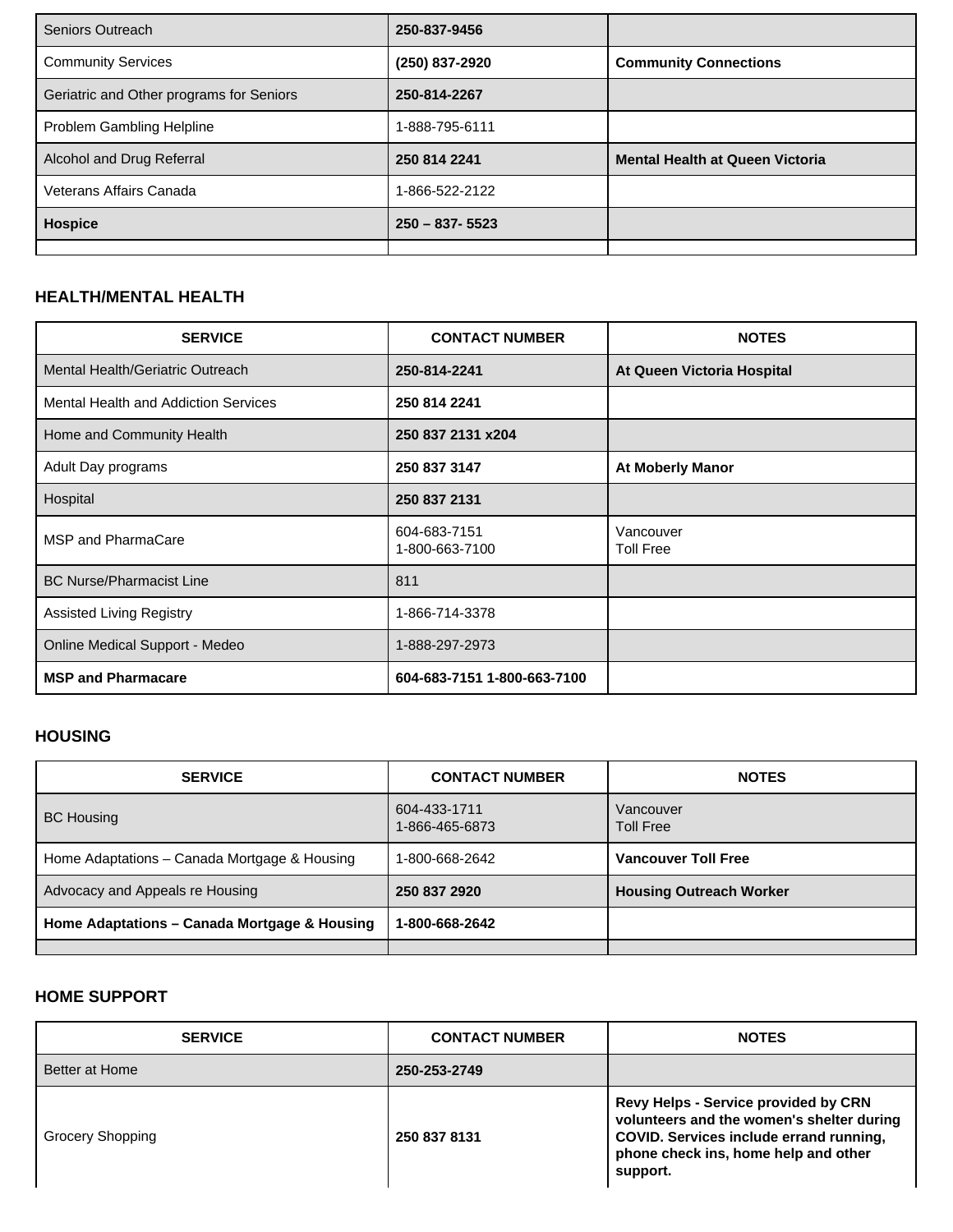| Home repairs and Maintenance | 250 837 9456                                   | Only agencies that provide volunteers who<br>have undergone a criminal record check. |
|------------------------------|------------------------------------------------|--------------------------------------------------------------------------------------|
| Peer Counselling             | 250 837 1572 (men) and 250<br>814 8387 (women) | <b>Women's Shelter Peer</b><br>outreach/counselling groups                           |
| <b>Friendly Visiting</b>     | 250 837 5523                                   | <b>Hospice</b>                                                                       |
|                              |                                                |                                                                                      |

### **TRANSPORTATION**

| <b>SERVICE</b>                   | <b>CONTACT NUMBER</b>                 | <b>NOTES</b>          |
|----------------------------------|---------------------------------------|-----------------------|
| Handy Dart/Taxi Saver/Handy Card | 250 837 2021                          |                       |
| Health Connections - bus service |                                       |                       |
| <b>Bus Pass Program</b>          | 250 837 2161                          |                       |
| Taxi (s)                         | (250) 837-4000 and (250) 837-<br>3000 |                       |
| Parking Permit (disabled)        |                                       |                       |
| <b>Translink Trip Planner</b>    | 604-953-3333                          | Lower Mainland        |
| <b>Translink Trip Planner</b>    | 604-953-3333                          | <b>Lower Mainland</b> |

#### **LEGAL**

| <b>SERVICE</b>                                  | <b>CONTACT NUMBER</b>       | <b>NOTES</b>                                |
|-------------------------------------------------|-----------------------------|---------------------------------------------|
| <b>BC CEAS (SAIL)</b>                           | 604-437-1940 1-866-437-1940 | Legal Advocacy Program and Elder Law Clinic |
| Legal Aid                                       | 1-866-577-2525              |                                             |
| <b>Family Justice Clinic</b>                    |                             |                                             |
| Crown Counsel                                   | 250 832 1610                |                                             |
| NIDUS - Representation Agreements               | 1-604-408-7414              |                                             |
| <b>Public Guardian and Trustee</b>              | 1-604-660-4444              |                                             |
| Peoples Law Schoo                               | 604-331-5400                |                                             |
| Lawyer Referral Services                        | 1-800-903-5300              |                                             |
| Access Pro Bono Legal Services - in person only | 1-877-762-6664              |                                             |
| <b>Community Advocacy Services</b>              |                             |                                             |
|                                                 |                             |                                             |

### **SUPPORT GROUPS**

| <b>SERVICE</b>     | <b>CONTACT NUMBER</b> | <b>NOTES</b> |
|--------------------|-----------------------|--------------|
| Dementia Help Line | 604-681-8651          |              |
| AA                 |                       |              |
| <b>NA</b>          |                       |              |
| Al-Anon            |                       |              |
| Nar-Anon           |                       |              |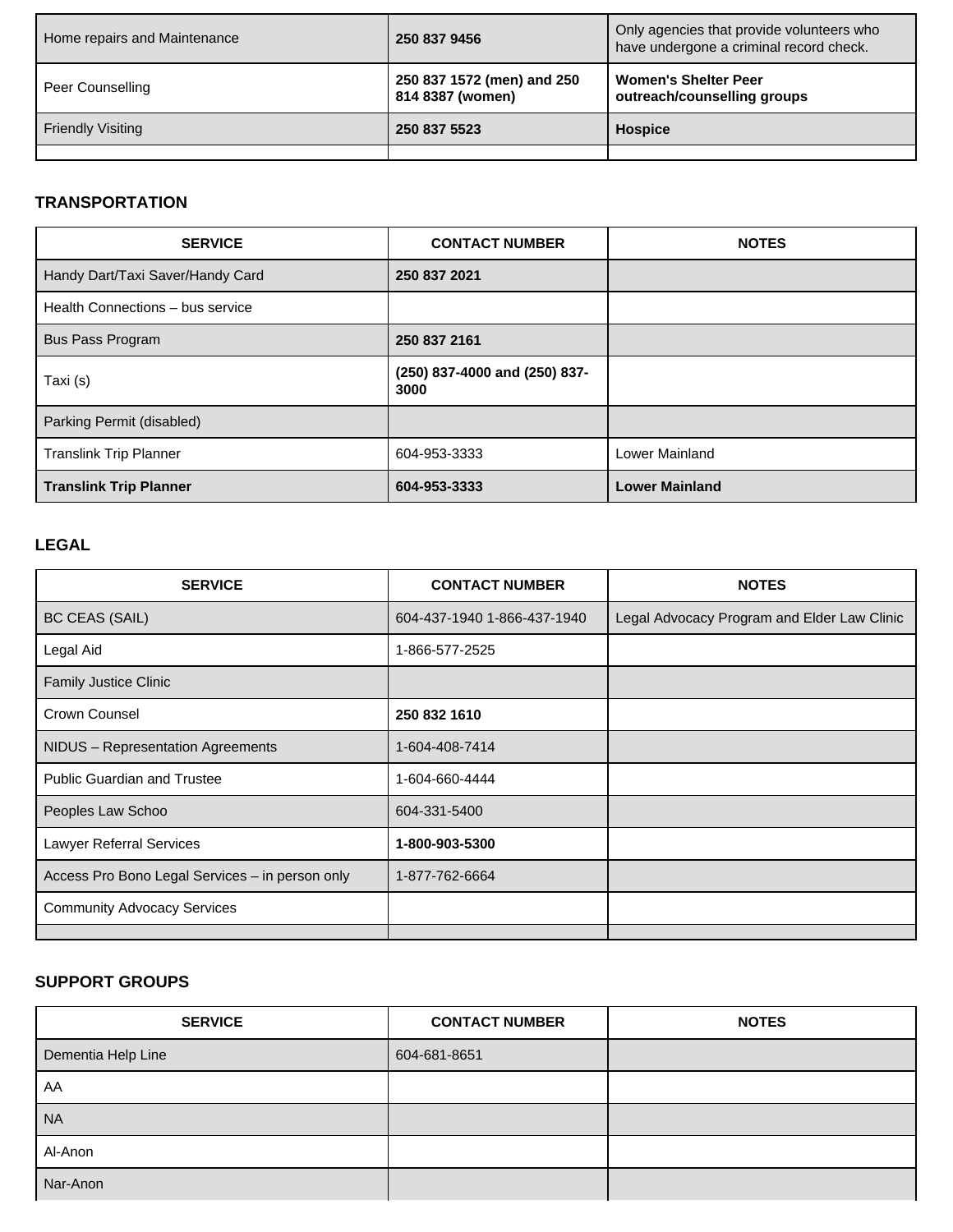| Alzheimer Society of BC  |  |
|--------------------------|--|
| Caregiver support groups |  |
| <b>MS Society</b>        |  |
| Arthritis                |  |
| <b>Diabetes</b>          |  |
| Deaf and Hard of Hearing |  |
|                          |  |

### **FIRST NATIONS/INDIGENOUS SERVICES**

| <b>SERVICE</b>                        | <b>CONTACT NUMBER</b> | <b>NOTES</b>                                    |
|---------------------------------------|-----------------------|-------------------------------------------------|
| <b>Friendship Centre</b>              | 250-814-7675          | <b>Revelstoke Aboriginal Friendship Society</b> |
| <b>Band Office</b>                    |                       |                                                 |
| Métis Services                        |                       |                                                 |
| <b>First Nations Health Authority</b> |                       |                                                 |
|                                       |                       |                                                 |
|                                       |                       |                                                 |

### **IMMIGRANT SERVICES**

| <b>SERVICE</b>                      | <b>CONTACT NUMBER</b> | <b>NOTES</b>                      |
|-------------------------------------|-----------------------|-----------------------------------|
| Health and Seniors Information Line | 211                   | Lower Mainland                    |
| <b>Local Immigrant Services</b>     |                       |                                   |
| <b>Settlement Services</b>          | 250 837 4235 ext 6504 | Okanagan College, Leanne Humphrey |
| <b>Translation Services</b>         |                       |                                   |
|                                     |                       |                                   |
|                                     |                       |                                   |

### **MUNICIPAL SERVICES**

| <b>SERVICE</b>                    | <b>CONTACT NUMBER</b> | <b>NOTES</b>           |
|-----------------------------------|-----------------------|------------------------|
| Parks and Recreation - facilities | (250) 837-9351        |                        |
| Parks and Recreation - programs   | (250) 837-9351        | <b>Meghan MacIsaac</b> |
| Library(s)                        | (250) 837-5095        | <b>Lucie Bergeron</b>  |
|                                   |                       |                        |
|                                   |                       |                        |

### **INCOME AND BENEFITS**

| <b>SERVICE</b>                          | <b>CONTACT NUMBER</b> | <b>NOTES</b>   |
|-----------------------------------------|-----------------------|----------------|
| CPP, OAS, GAIN                          | 1-800-622-6232        | Service Canada |
| <b>Employment and Income Assistance</b> | 1-866-866-0800        | Service BC     |
| Community Volunteer Income Tax Prep.    | 250 837 5910          | Jane McNab     |
|                                         |                       |                |
|                                         |                       |                |